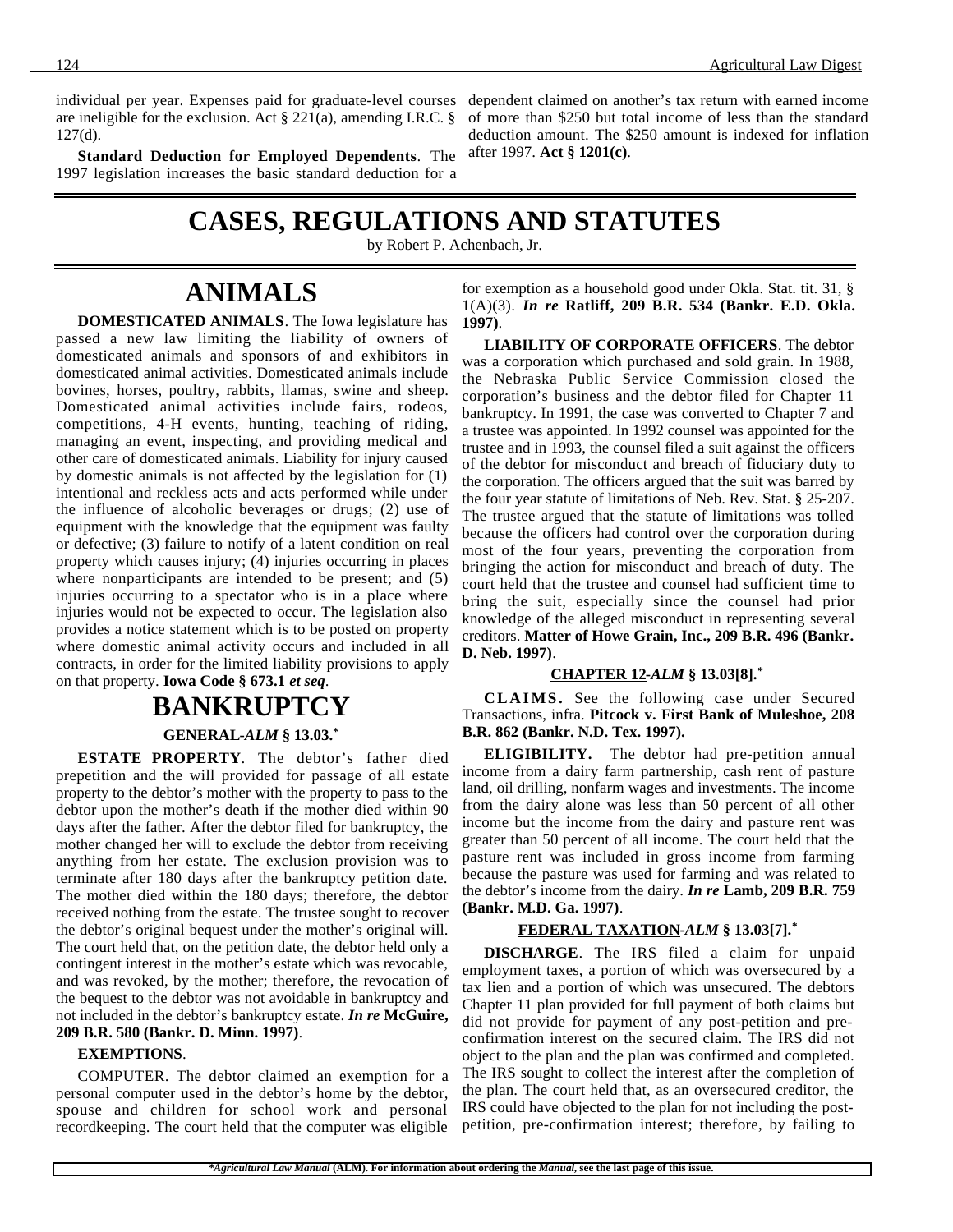object to the plan, the IRS was limited to the payments provided in the plan which provided for full payment of IRS claims. **United States v. Victor, 97-2 U.S. Tax Cas. (CCH) ¶ 50,539 (10th Cir. 1997)**.

**RETURNS**. The taxpayer had filed timely individual tax returns which included income from dividends from a whollyowned corporation. After filing for bankruptcy, the taxpayer filed amended returns showing the income as derived from wages paid by the corporation. The IRS rejected the amended returns for lack of supporting documentation that taxes were withheld from the taxpayer's claimed wages. The evidence showed that the corporation's accountant had embezzled the checks which were to be used to pay federal withholding taxes on employees' wages. The court held that the IRS refusal to accept the amended returns was unreasonable and ordered a decrease in the IRS claim for taxes in the bankruptcy case. *In re* **Weiss, 209 B.R. 571 (S.D. Fla. 1996)**.

## **FEDERAL AGRICULTURAL PROGRAMS**

**BRUCELLOSIS**. The APHIS has issued interim regulations changing the designation of Iowa from a class A state to a class-free state. **62 Fed. Reg. 38443 (July 18, 1997)**.

**CROP INSURANCE**. The FCIC has issued proposed regulations which include the prunes Endorsement in the Common Crop Insurance Policy and restrict the endorsement provisions to 1997 and earlier crop years. **62 Fed. Reg. 37000 (July 10, 1997)**.

The FCIC has issued proposed regulations which include the stonefruit Endorsement in the Common Crop Insurance Policy and restrict the endorsement provisions to 1997 and earlier crop years. **62 Fed. Reg. 39189 (July 18, 1997)**.

The FCIC has issued adopted as final regulations which include the peaches Endorsement in the Common Crop Insurance Policy and restrict the endorsement provisions to 1997 and earlier crop years. **62 Fed. Reg. 39917 (July 25, 1997)**.

**DISASTER ASSISTANCE**. The Farm Service Agency (FSA) has issued proposed regulations amending the disaster set-aside program requirements to allow a second installment to be set-aside for borrowers affected by a natural disaster in a county declared a major disaster or emergency by the President between January 1, 1997 and August 1, 1997. **62 Fed. Reg. 41251 (Aug. 1, 1997)**.

**GRAIN STANDARDS**. The Grain Inspection, Packers and Stockyards Administration (GIPSA) is soliciting comments on its proposal to change the voluntary United States Standards for Beans. Specifically, GIPSA is proposing to change the name of the class Black Turtle Soup beans to Black beans and to establish a separate grade chart for Cranberry beans. **62 Fed. Reg. 41335 (Aug. 1, 1997)**.

**PLANT QUARANTINE**. The APHIS has issued proposed regulations amending the Karnal bunt regulations by adding compensation provisions for growers and seed companies for the loss in value of wheat seed and straw in the 1995-1996 crop season. **62 Fed. Reg. 40756 (July 30, 1997)**.

**TUBERCULOSIS**. The APHIS has issued interim regulations changing the designation of Hawaii from an

accredited-free state to an accredited-free (suspended) state. **62 Fed. Reg. 37125 (July 11, 1997)**.

The APHIS has adopted as final regulations changing the designation of Wisconsin from an accredited-free (suspended) state to an accredited-free state. **62 Fed. Reg. 42044 (Aug. 5, 1997)**.

The APHIS has issued proposed regulations governing the interstate movement of animals in order to clarify the regulations to make it clear that the interstate movement restrictions pertain not only to animals that are actually infected with communicable diseases of livestock or poultry but also to animals that have been exposed to those diseases. **62 Fed. Reg. 42703 (Aug. 8, 1997)**.

## **FEDERAL ESTATE AND GIFT TAX**

**ADMINISTRATION EXPENSES**. An *en banc* review has been granted in the following case. The decedent's estate included a 150 acre residential property which was included in a marital trust for the decedent and over which the decedent had a general power of appointment. If the decedent did not appoint the property to someone, the property passed to a residuary trust established by the decedent's predeceased spouse. The decedent did not appoint the property; however, the estate held the property until other assets were sold and until after the federal estate tax return was filed. The estate tax return included a deduction for the anticipated costs of maintaining and selling the property. The court held that the costs were not deductible because the estate gave no sufficient reason for holding the property so long and not transferring the property itself to the residuary trust where the costs would have been chargeable to the trust. **Est. of Millikin v. Comm'r, ¶ 60,283 (6th Cir. 1997),** *vac'g***, 106 F.3d 1263 (6th Cir. 1997),** *aff'g***, T.C. Memo. 1995-288**.

**GROSS ESTATE**. The decedent and spouse established a irrevocable trust for their children. The trust was funded by the decedent giving a check to the spouse from the decedent's personal funds, the spouse depositing the check in the spouse's personal account, and the spouse contributing the funds to the trust. The decedent and spouse elected to treat the transfer *to the trust* as a split gift. The decedent then transferred funds to the spouse's account sufficient to cover the spouse's gift tax liability for the split gift. The spouse then paid the gift tax on the transfer to the trust. The estate argued that the gift taxes should be considered as paid by the spouse. The IRS ruled that the transactions were, in substance, a transfer of the decedent's assets to the trusts by gift and payment of the gift taxes by the decedent. The IRS noted that the amounts transferred to the spouse were exactly the funds intended to be transferred to the trust and exactly the gift tax liability from the transfer. Therefore, the amount of gift taxes paid by the decedent and spouse on the transfer was included in the decedent's gross estate. **Ltr. Rul. 9729005, April 8, 1997**.

**POWER OF APPOINTMENT**. The taxpayer received one-half of the decedent's residuary estate for life with the power to invade principal for the taxpayer's "comfortable support and maintenance." The IRS ruled that the term "comfortable" modified the terms "support and maintenance" and established an ascertainable standard for invasion of the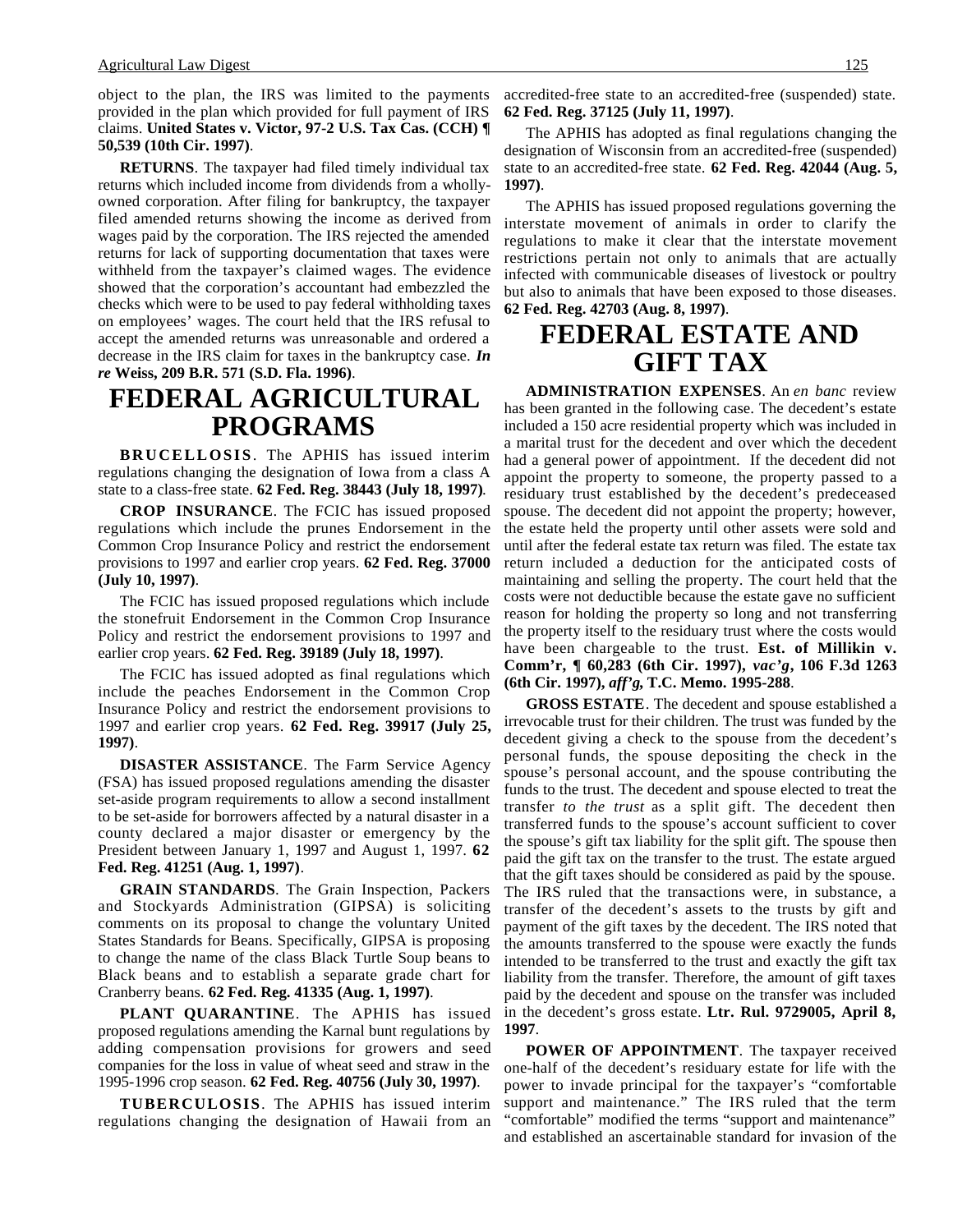general power of appointment over the life estate principal. **Ltr. Rul. 9728023, April 11, 1997**.

**TAX RATE**. The Omnibus Budget Reconciliation Act of 1993 (OBRA 1993) retroactively reinstated the top federal estate and gift tax rates to 53 percent and 55 percent. The decedent's estate argued that the retroactive reinstatement of the tax rates was unconstitutional. under the Due Process and Takings Clauses of the Fifth Amendment to the U.S. Constitution. The court held that the retroactive application of the rates was constitutional in that the eight month retroactive application was modest and that the retroactive application was rationally related to a legitimate government purpose of raising revenue, improving tax equity and making the tax system more progressive. **Kane v. United States, 97-2 U.S. Tax Cas. (CCH) ¶ 60,280 (3d Cir. 1997)**.

## **FEDERAL INCOME TAXATION**

**COURT AWARDS AND SETTLEMENTS-***ALM* **§ 4.02[12]**. The taxpayer received a jury award of punitive damages in an action for tortious interference with future employment. The taxpayer also reached a settlement which included additional damages and interest on the judgment. The court held that the punitive damages and the interest on the judgment were not excludible from income. **Bagley v. Comm'r, 97-2 U.S. Tax Cas. (CCH) ¶ 50,586 (8th Cir. 1997),** *aff'g***, 105 T.C. 396 (1995)**.

**EXEMPT ORGANIZATIONS**. The IRS has adopted as final regulations which deny tax-exempt status, under I.R.C. §  $501(c)(5)$ , to labor, agricultural or horticultural organizations whose principal activity is the management of retirement plans for workers. **62 Fed. Reg. 40447 (July 29, 1997)**.

#### **PARTNERSHIPS-***ALM* **§ 7.03.\***

PARTNER'S BASIS. The IRS has issued proposed regulations under I.R.C. § 465(b)(6) governing the definition of qualified nonrecourse financing which may be included in a partner's basis in an interest in a partnership. Section 465(b)(6) defines qualified nonrecourse financing as any financing that (1) is borrowed by the taxpayer for the activity of holding real property; (2) is borrowed by the taxpayer from a qualified person or represents a loan from any federal, state, or local government or instrumentality thereof, or is guaranteed by any federal, state, or local government; (3) is debt for which, except to the extent provided in regulations, no person is personally liable for repayment; and (4) is not convertible debt. Section  $465(b)(6)(A)$  provides that qualified nonrecourse financing must be secured by real property used in the activity of holding real property. Section  $465(b)(6)(E)$ , however, provides that the activity of holding real property includes the holding of personal property that is incidental to making real property available as living accommodations. The proposed regulations provide that financing can qualify as qualified nonrecourse financing if, in addition to the real property used in the activity of holding real property, the financing is secured by both real property and other property that is incidental to the activity of holding real property.

Section  $465(b)(6)(B)(iii)$  provides that, except to the extent provided in regulations, no person may be personally liable for

life estate principal; therefore, the taxpayer did not have a repayment of qualified nonrecourse financing. A partnership is generally treated as a person under the IRC. Thus, any financing for which a partnership is personally liable is not qualified nonrecourse financing under section  $465(b)(6)(B)(iii)$ , even if no partner is personally liable for the financing. The proposed regulations provide that the personal liability of a partnership (including an LLC that is treated as a partnership) is disregarded in determining whether a financing is qualified nonrecourse financing if the entity's only assets are real property used in the activity of holding real property or both real property and other property that is incidental to the activity of holding real property, and no other person is liable for the financing. In addition, the proposed regulations provide that the portion of nonrecourse financing for which no person is personally liable can qualify as qualified nonrecourse financing. **62 Fed. Reg. 43295 (Aug. 13, 1997),** *adding* **Prop. Treas. Reg. § 1.465-27**.

> **PENSION PLANS**. For plans beginning in July 1997, the weighted average is 6.86 percent with the permissible range of 6.18 to 7.34 percent (90 to 109 percent permissable range) and 6.18 to 7.55 percent (90 to 110 percent permissable range) for purposes of determining the full funding limitation under I.R.C. § 412(c)(7). **Notice 97-44, I.R.B. 1997-31, 15**.

> **RETURNS**. The IRS has issued a revenue procedure for participation in the Electronic Federal Tax Payment System under I.R.C. § 6302. **Rev. Proc. 97-33, I.R.B. 1997-30, 10**.

#### **S CORPORATIONS-***ALM* **§ 7.02[3].\***

BUILT-IN GAINS. The taxpayer was a partnership wholly owned by an S corporation which owned timber land. The corporation harvested timber from the land for sale. The corporation made an election under I.R.C. § 631(a) under which timber cut under a contract can be treated as sold or exchanged in the year the timber is cut. The IRS ruled that the corporation's share of gain under I.R.C. § 631(a) during the built-in gains recognition period of I.R.C. § 1374 was not subject to the tax of Section 1374. The IRS also ruled that the corporation's share of income from processing and selling products from trees harvested during the recognition period was not subject to the tax of Section 1374. **Ltr. Rul. 9732030, May 14, 1997**.

ELECTION. The taxpayers were shareholders in a corporation which intended to be taxed as an S corporation. The shareholders instructed the corporation's attorney to make the S corporation election but the attorney failed to make the election. The error was not discovered until the taxpayer prepared the corporation's income tax return. The taxpayers represented that the corporation qualified for S corporation status for the entire tax year. The IRS ruled that the corporation would be treated as an S corporation for the entire tax year. **Ltr. Rul. 9728045, April 15, 1997**.

PASSIVE INVESTMENT INCOME. An S corporation managed residential properties owned by the corporation and owned by third parties. The corporation manages the leasing of the properties and provides interior and exterior maintenance of the properties. The IRS ruled that the rental income from the properties was not passive investment income. **Ltr. Rul. 9728006, April 3, 1997**.

SECOND CLASS OF STOCK. An S corporation had several shareholders. One of the shareholders was convicted of tax evasion for causing the corporation to file erroneous tax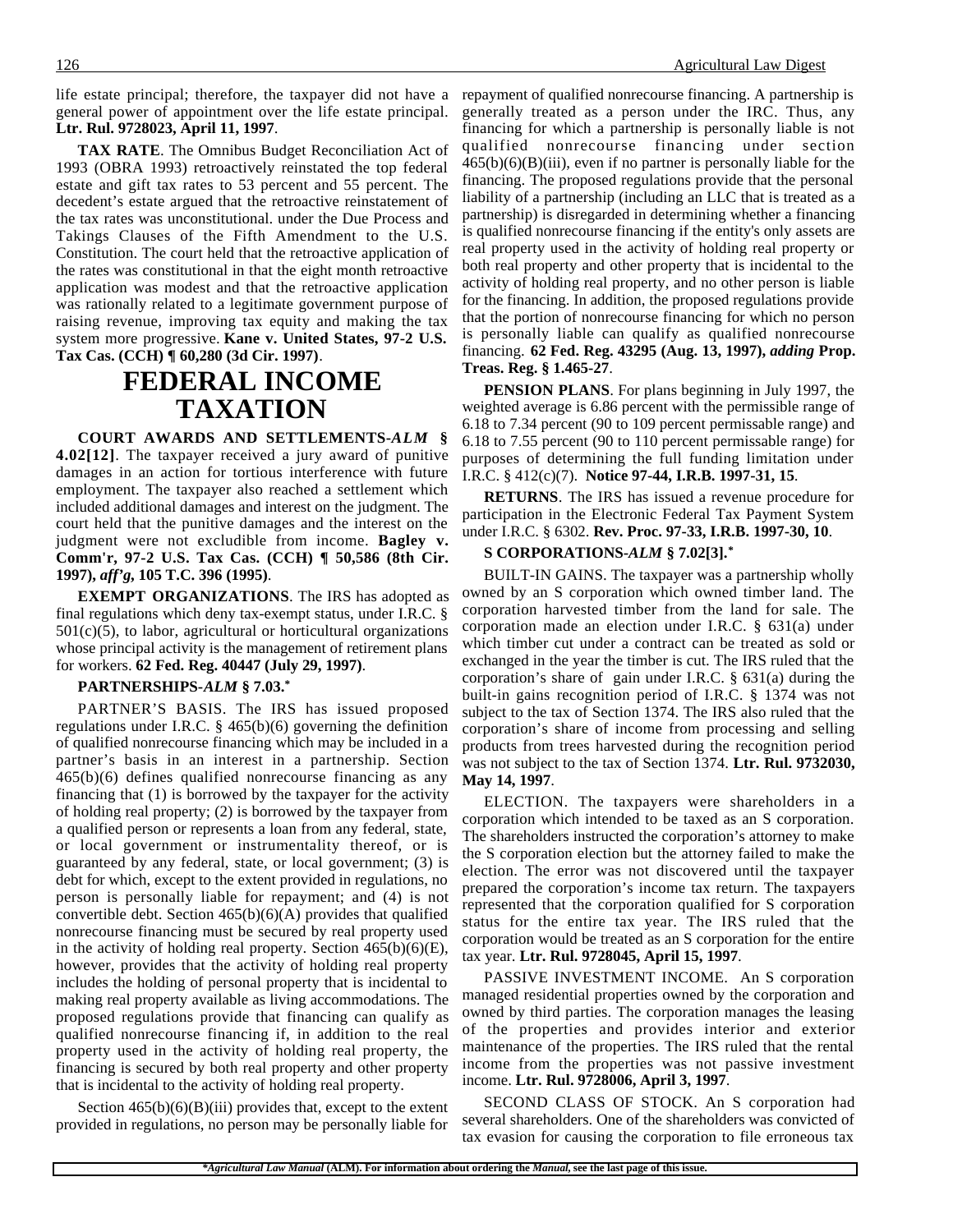#### Agricultural Law Digest 127

returns. The other shareholders were not involved in that case but the corporation paid for some of the legal fees incurred by the shareholder charged. The legal fees were charged to the shareholder as constructive dividends and the shareholder reimbursed the corporation for the legal fees. The IRS ruled that the constructive dividends did not create a second class of stock for purposes of the corporation's eligibility for S corporation status. **Ltr. Rul. 9729030, April 21, 1997**.

SHAREHOLDER'S BASIS. The taxpayer was the sole shareholder of an S corporation and had transferred funds to the corporation. The taxpayer claimed that the transfers were loans, although the corporation did not give any promissory notes, did not make any book entries for the loans or otherwise authorize the loans. The taxpayer also failed to identify the source of the funds transferred to the corporation. The Tax Court held that the taxpayer could not increase the basis of the taxpayer's interest in the corporation and denied pass-through of net operating losses because the taxpayer did not have sufficient basis in the interest in the corporation. The appellate court reversed, focusing on the evidence that (1) the contributed funds were borrowed by the taxpayer, (2) the bank considered the loan a personal obligation of the taxpayer, (3) the taxpayer and IRS had stipulated that the loan proceeds were contributed to the S corporation, and (4) the taxpayer included interest payments from the corporation as income; therefore, the taxpayer was allowed to increase the basis of the stock by the amount of the loan to the corporation. **Bolding v. Comm'r, 97-2 U.S. Tax Cas. (CCH) ¶ 50,554 (5th Cir. 1997),** *rev'g***, T.C. Memo. 1995-326**.

STOCK REDEMPTION. The stock of an S corporation was held by husband and wife and their two children, resulting from business and estate planning gifts from the husband. The parents and one child redeemed their shares for secured promissory notes at the fair market value of the redeemed shares, leaving all outstanding stock owned by the other child. The father resigned as corporate officer and relinquished all business contact with the corporation, although the father maintained an office in the corporation's building in exchange for a fair market rent. The redemption was structured to qualify for I.R.C. § 302 treatment and the IRS ruled that, if the I.R.C. § 302 election requirements were met, (1) the gifts of the stock to the wife and two children were not made with a tax avoidance purpose, (2) the redemptions of stock for promissory notes would be treated as a distribution in full payment in exchange for the stock, (3) gain on the redemption of stock would be measured by the difference between the redemption price and each shareholder's basis in the stock, (4) no gain or loss was recognized by the corporation, and (5) the remaining child shareholder would not receive a constructive dividend from the redemptions. **Ltr. Rul. 9728018, April 10, 1997**.

**SALE OF RESIDENCE**. The taxpayer owned a house before marriage and moved into the spouse's house after the marriage. The taxpayer sold the old residence in 1990. The taxpayer made payments on the mortgage on the spouse's house but no title in the property was executed for the taxpayer. In 1997 the taxpayer and spouse executed a written agreement which stated that, in 1989, the spouse had orally agreed to transfer an interest in the house to the taxpayer. The court held that the taxpayer was not eligible for deferal of the gain on the sale of the taxpayer's house because the taxpayer

had not received title to the spouse's house within two years of selling the prior residence. The court held that, under federal law, the written agreement was insufficient to retroactively transfer any title to the residence. **Krist v. Comm'r, T.C. Memo. 1997-353**.

### **NEGLIGENCE**

**EMPLOYER LIABILITY**. The plaintiff was injured while working in a silo owned by a family farm corporation. The defendant was the plaintiff's grandfather and one of the two equal shareholders of the corporation and was working with the plaintiff for the corporation at the time of the accident. The defendant argued that the suit for negligence against a co-employee was barred by the Minnesota Workers' Compensation Act. The court held that the Act did not apply because the Act did not cover workers employed by a family farm. The court also upheld denial of summary judgment for the defendant on the basis of co-employee negligence and landowner liability. The evidence was sufficient to raise a jury issue as to whether the defendant breached a personal duty to provide a safe workplace. In addition, the court noted that an issue remained as to who owned the farm, the defendant or the corporation, depending on whether the defendant leased the land to the corporation. **Stelling v. Hanson Silo Co., 563 N.W.2d 286 (Minn. Ct. App. 1997)**.

## **SECURED TRANSACTIONS**

**PASTURE RENTS**. The debtor borrowed money from a bank and granted the bank a security interest in all crops and other assets. The debtor grew wheat and hay on two parcels of farm land, but instead of harvesting and selling the grain, the debtor agreed to pasture cattle on the land "on the gain." Under the lease, the debtor received a fixed payment based on the amount of weight gain achieved by the cattle from grazing on the land, thus converting the wheat and hay to cattle feed upon consumption by the cattle. The debtor received the rent checks and used the proceeds for business and personal expenses. Upon the filing of the bankruptcy petition, the bank filed a claim for the unpaid loan and sought to have the claim determined to be secured. The court held that, because the wheat and hay were not in existence on the petition date, no collateral remained to secure the bank's loan; therefore, the bank's claim was unsecured. **Pitcock v. First Bank of Muleshoe, 208 B.R. 862 (Bankr. N.D. Tex. 1997)**.

## **CITATION UPDATES**

**Est. of Gavin v. United States, 113 F.3d 802 (8th Cir. 1997)** (special use valuation) see p. 84 *supra*.

**Golden Rod Farms, Inc. v. United States, 115 F.3d 897 (11th Cir. 1997)** (prepaid expenses) see p. 110 *supra*.

**Wheeler v. U.S., 116 F.3d 749 (5th Cir. 1997),** *rev'g***, 96- 1 U.S. Tax Cas. (CCH) ¶ 60,226 (W.D. Tex. 1995)** (transfers with retained interests) see p. 108 *supra*.